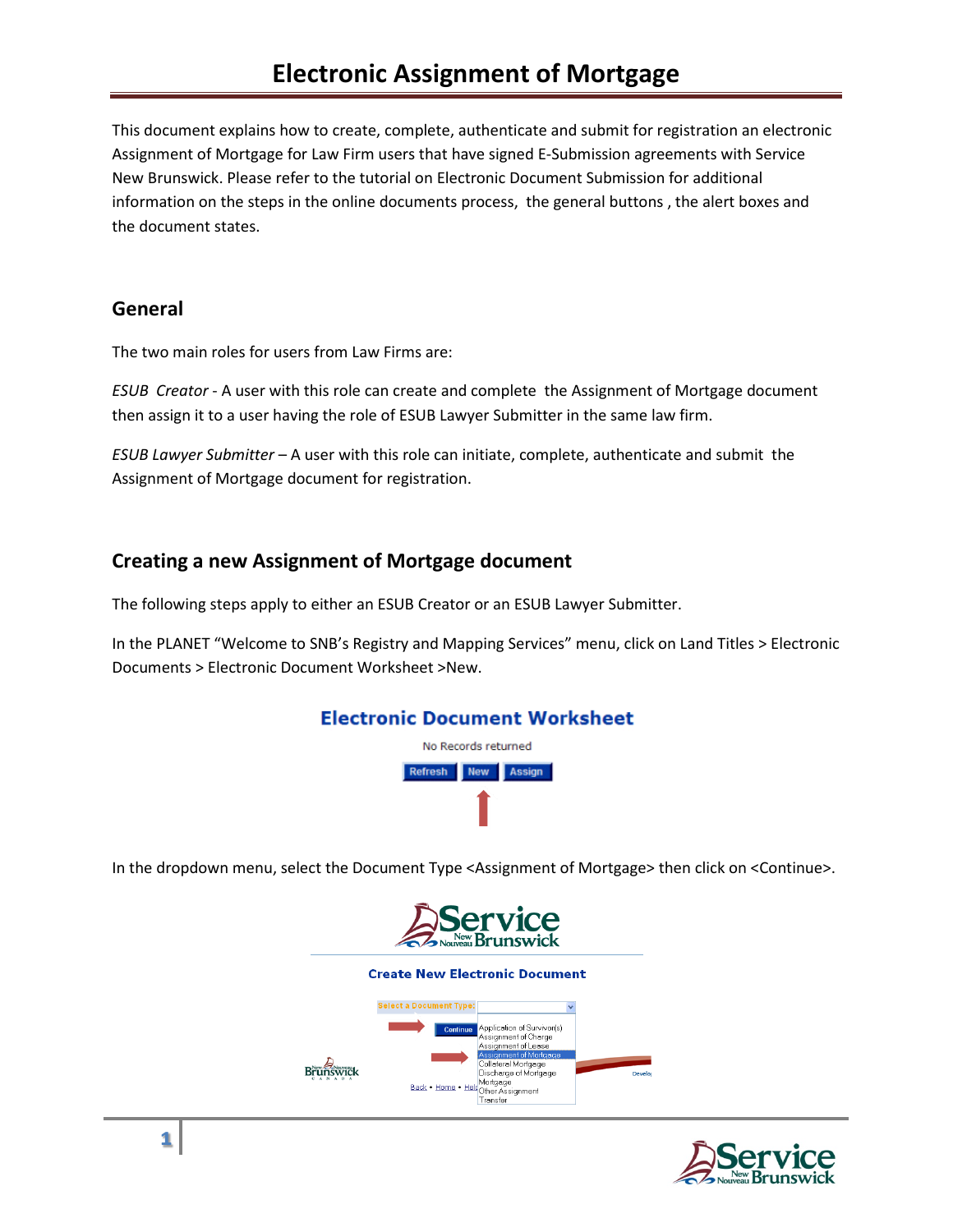Enter the PID and then click on <Insert>.



The Assignment of Mortgage form will open. All Interest Holders of type Mortgagee will have a corresponding <Assignor> dropdown box with Yes or No values. Select <Yes> for the Mortgage that is to be assigned.

| <b>Assignment of Mortgage</b>    |           |                      |      |            |                          |               |             |      |                 |
|----------------------------------|-----------|----------------------|------|------------|--------------------------|---------------|-------------|------|-----------------|
| <b>Success!</b><br>Row inserted. |           |                      |      |            |                          |               |             |      |                 |
|                                  |           |                      |      |            | PID: 20621926            |               |             |      |                 |
|                                  |           |                      |      |            | <b>Interest Holders</b>  |               |             |      |                 |
| <b>Name</b>                      | Qualifier | <b>Interest Type</b> | Type | County     | <b>Registration Date</b> | <b>Number</b> | <b>Book</b> | Page | <b>Assignor</b> |
| Cormier, Cindy                   |           | Owner                | 1100 | Gloucester | 1999-07-19               | 10362607      | 2206        | 300  |                 |
| Cormier, Robert                  |           | Owner                | 1100 | Gloucester | 1999-07-19               | 10362607      | 2206        | 300  |                 |
| Royal Bank of<br>Canada          |           | Mortgagee            | 5100 | Gloucester | 2008-06-17               | 25701567      |             |      | $No -w$<br>fes: |
|                                  |           |                      |      |            |                          |               |             |      | <b>No</b>       |

In the Assignee block, click <Add Assignee>

| Assignee            |
|---------------------|
| No Records returned |
| <b>Add Assignee</b> |

Enter the name and address of the Assignee or select the Assignee name from the List of Values (LOV)

### **Assignee**

|                         | Enter values for new record |
|-------------------------|-----------------------------|
| <b>Enterprise Name:</b> | LO\                         |
| Crown Name:             |                             |

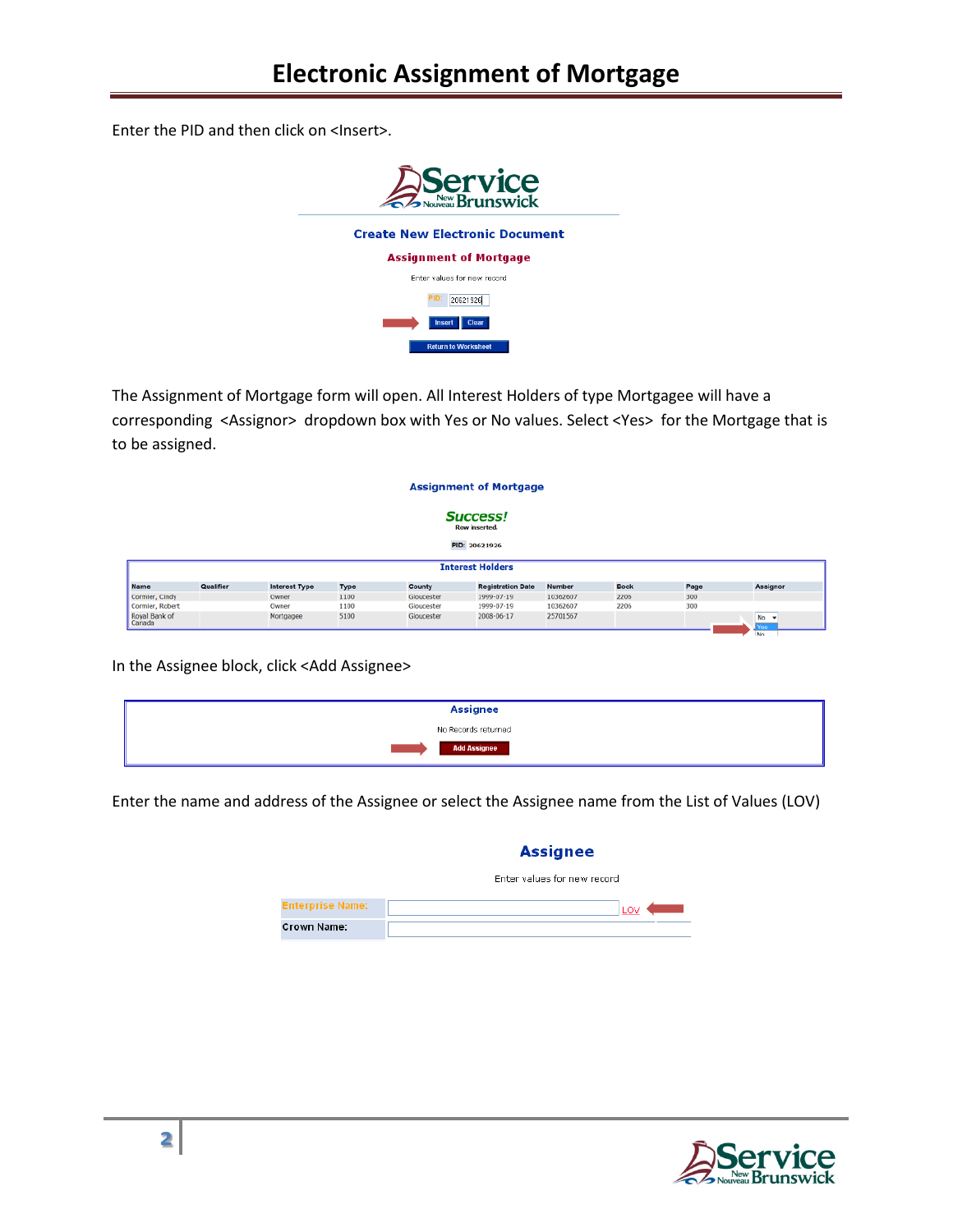You must enter one of Enterprise ID or Enterprise Name. The percent sign % acts as a wildcard.

|                             | <b>List Of Values: Common Enterprises</b>       |                                     |  |  |  |  |  |
|-----------------------------|-------------------------------------------------|-------------------------------------|--|--|--|--|--|
|                             | <b>Search criterion for Common Enterprises:</b> |                                     |  |  |  |  |  |
| <b>Enterprise ID:</b>       |                                                 |                                     |  |  |  |  |  |
| Enterprise Name: Bank%Mont% |                                                 |                                     |  |  |  |  |  |
| <b>Find</b><br><b>Close</b> |                                                 |                                     |  |  |  |  |  |
| <b>Enterprise ID</b>        | <b>Enterprise Name</b>                          | <b>Branch</b>                       |  |  |  |  |  |
| 16600                       | <b>Bank of Montreal</b>                         | Miramichi Pleasant<br>Street        |  |  |  |  |  |
| 16600                       | <b>Bank of Montreal</b>                         | Rothesay Hampton<br>Road            |  |  |  |  |  |
| 16600                       | Bank of Montreal                                | Riverview Coverdale<br>Road         |  |  |  |  |  |
| 16600                       | Bank of Montreal                                | Moncton Main Street                 |  |  |  |  |  |
| 16600                       | Bank of Montreal                                | Moncton Mountain<br>Road            |  |  |  |  |  |
| 16600                       | Bank of Montreal                                | Miramichi Water Street<br>(Chatham) |  |  |  |  |  |
| 16600                       | Bank of Montreal                                | <b>Bathurst Main Street</b>         |  |  |  |  |  |

Selecting from the LOV will auto-populate the name and address which can be edited if it is incorrect.

| <b>Enterprise Name:</b>     | Bank of Montreal               |     | LOV |
|-----------------------------|--------------------------------|-----|-----|
| <b>Crown Name:</b>          |                                |     |     |
| <b>Last Name:</b>           |                                |     |     |
| <b>First Name:</b>          |                                |     |     |
| Middle Name:                |                                |     |     |
| Qualifier                   | $\checkmark$                   |     |     |
| Comp Site ID:               |                                |     |     |
| Postal Delivery:            | $\checkmark$                   |     |     |
| Postal Delivery ID:         |                                |     |     |
| <b>Postal Station Name:</b> |                                |     |     |
| Floor:                      |                                |     |     |
| Unit Type:                  | $\ddot{\mathbf{v}}$            |     |     |
| Unit ID:                    |                                |     |     |
| <b>Building Name:</b>       |                                |     |     |
| <b>Civic Number:</b>        | 201                            |     |     |
| Suffix:                     |                                |     |     |
| <b>Street Name:</b>         | Main                           |     |     |
| <b>Street Type:</b>         | Street-English<br>$\checkmark$ |     |     |
| <b>Street Direction:</b>    | $\checkmark$                   |     |     |
| <b>Place Name:</b>          | Bathurst                       |     |     |
| Province/State:             | N <sub>B</sub>                 | LOV |     |
| <b>Country:</b>             | Canada                         | LOV |     |
| Postal Code:                | E2A1A9                         |     |     |

**Assignee** 

Click <Insert>.

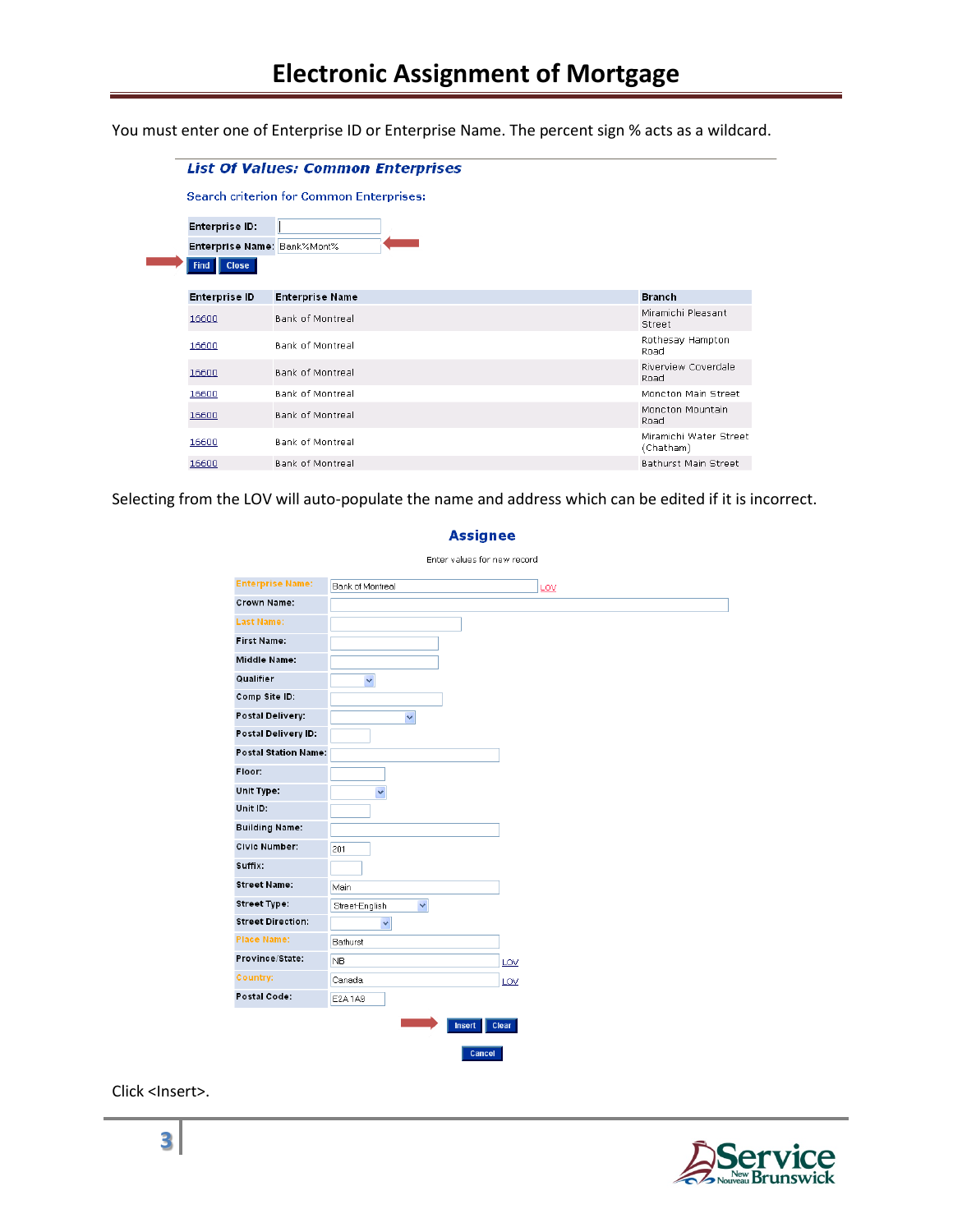### **Document Information**:

Fill in the orange mandatory fields, and any other fields as required.

User Supplied Reference - This is a field where users can enter information to assist them in tracking billing related to the current assignment.

Assignment Reference Number -This is a field where users can enter information to assist them in tracking the Mortgage or other internal file numbers associated to the Assignment.

| <b>User Supplied Reference:</b>     | <b>RBC-15425</b> |
|-------------------------------------|------------------|
| <b>Assignment Reference Number:</b> | Mtge RBC-09891   |
| Instrument Type:                    | 6205             |
| <b>Language of Document:</b>        | English v        |
| <b>Comments:</b>                    |                  |
|                                     |                  |

The Assignment Reference Number will be displayed in the top right hand corner of all PDF versions of the Electronic Assignment of Mortgage Document created.

#### **Request Authentication**

Request Authentication indicates the document is ready for signature entry and authentication



### **Authentication block:**

Obtain the necessary names of the signatories and complete the authentication block. If the field for the Assignee is filled in, the signature line will appear on the PDF version of the Assignment of Mortgage created. Check off the appropriate boxes for Marital Property and Affidavit/Declaration of Marital Status Executed. Click on <Update>.

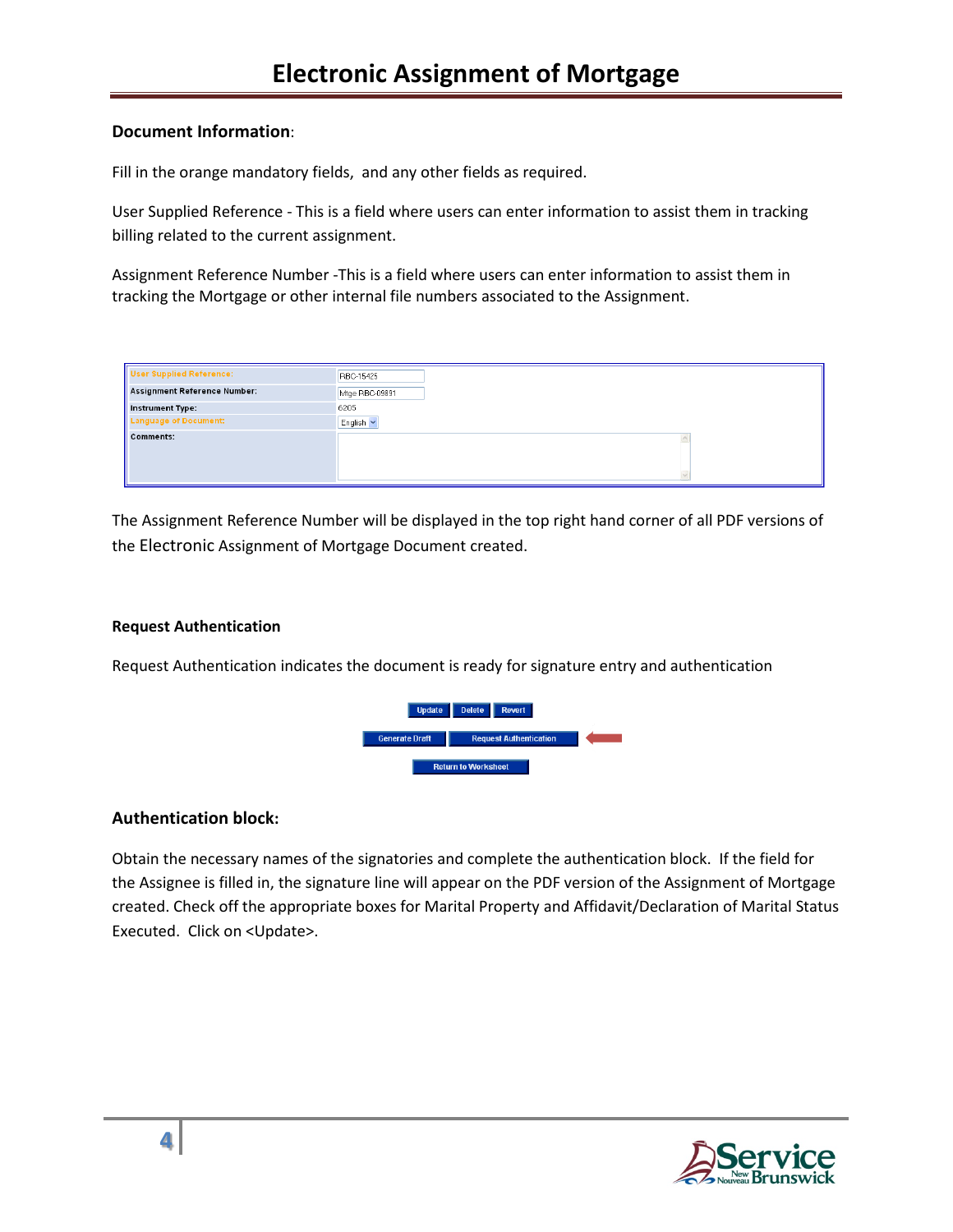# **Electronic Assignment of Mortgage**

|                                                  |                      |                     | <b>Authentication</b>             |            |                         |                                         |                                         |      |      |
|--------------------------------------------------|----------------------|---------------------|-----------------------------------|------------|-------------------------|-----------------------------------------|-----------------------------------------|------|------|
| Date (yyyy-mm-dd):                               | 2012-03-19           |                     |                                   |            |                         |                                         |                                         |      |      |
| Witness                                          | Assignor             |                     | Attorney/Officer                  |            |                         | <b>Registration Particulars for POA</b> |                                         |      |      |
|                                                  |                      |                     |                                   | County     |                         | Number                                  | Book                                    | Page | Year |
| Timothy Li                                       | Royal Bank of Canada |                     | Melanie Back, Senior Ol           | Gloucester | $\checkmark$            | 20835261                                |                                         |      |      |
| Timothy Li                                       | Royal Bank of Canada |                     | Donna Smith, Senior Op Gloucester |            | $\overline{\mathbf{v}}$ | 20835261                                |                                         |      |      |
| Witness                                          | Assignee             |                     | Attorney/Officer                  |            |                         |                                         | <b>Registration Particulars for POA</b> |      |      |
|                                                  |                      |                     |                                   | County     |                         | Number                                  | Book                                    | Page | Year |
| C. Savoie                                        | Bank of Montreal     |                     | Anthony Thibault, Attorni         |            | $\checkmark$            |                                         |                                         |      |      |
|                                                  | Bank of Montreal     |                     |                                   |            | $\ddotmark$             |                                         |                                         |      |      |
| <b>Marital Property</b>                          |                      | Yes <b>⊽</b>        | No $\square$                      |            |                         |                                         |                                         |      |      |
| Affidavit/Declaration of Marital Status Executed |                      | Yes $\triangledown$ | No <sub>1</sub>                   |            |                         |                                         |                                         |      |      |

Note: At this stage the Assignment may be printed by clicking on <Print Assignment > button and sent for collection of signatures. Whether this is done at this step by the ESUB Creator or at the next step, by the ESUB Lawyer Submitter is a business process decision for each Law Firm.

### **Verify for Authentication:**

From the LOV screen, select the name of the ESUB Lawyer Submitter who will authenticate the Assignment of Mortgage, click on close. Click on <Verify for Authentication>.



The system will check for the completeness of the document and if OK, the document will be removed from your worksheet and placed on the selected ESUB Lawyer Submitter's worksheet with a status of "Awaiting Authentication".

# **Authenticating and submitting an Assignment of Mortgage that has been assigned to you.**

The following steps apply to an ESUB Lawyer Submitter.

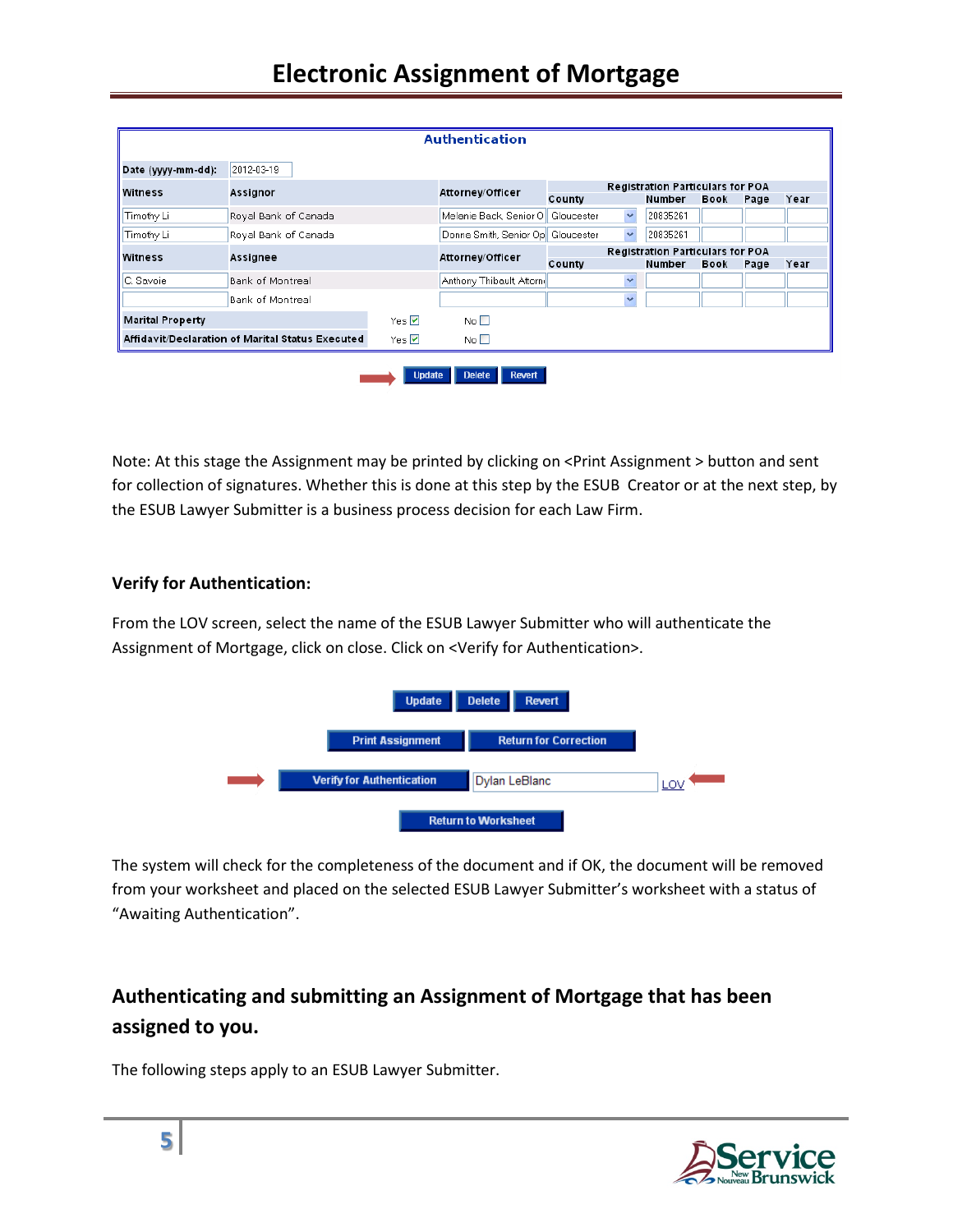On the electronic document worksheet, select the Electronic Assignment of Mortgage document you wish to work on by clicking on the PID link.

|            |                   |                        | Service<br>2 November Brunswick<br><b>Electronic Document Worksheet</b> |                         |                     |
|------------|-------------------|------------------------|-------------------------------------------------------------------------|-------------------------|---------------------|
| <b>PID</b> | <b>Owner Name</b> | <b>Document Type</b>   | <b>Creation Date/Time</b>                                               | <b>Status</b>           | <b>Requested By</b> |
| 20621926   | Cormier, Cindy    | Assignment of Mortgage | 2012-03-19 11:13:04                                                     | Awaiting Authentication | Carol Palmer        |
|            |                   | <b>Refresh</b>         | <b>Assign</b><br><b>New</b>                                             |                         |                     |

At this stage of the electronic document submission, you must review all the blocks of information carefully to ensure all data is correct and complete.

Click on <Print Assignment > to generate a PDF file for printing to review the final document and compare it to the signed original.

| <b>Update</b>                | <b>Delete</b>              | <b>Revert</b>       |     |
|------------------------------|----------------------------|---------------------|-----|
| <b>Print Assignment</b>      |                            | <b>Authenticate</b> |     |
| <b>Return for Correction</b> |                            | Carol Palmer        | LOV |
|                              | <b>Return to Worksheet</b> |                     |     |

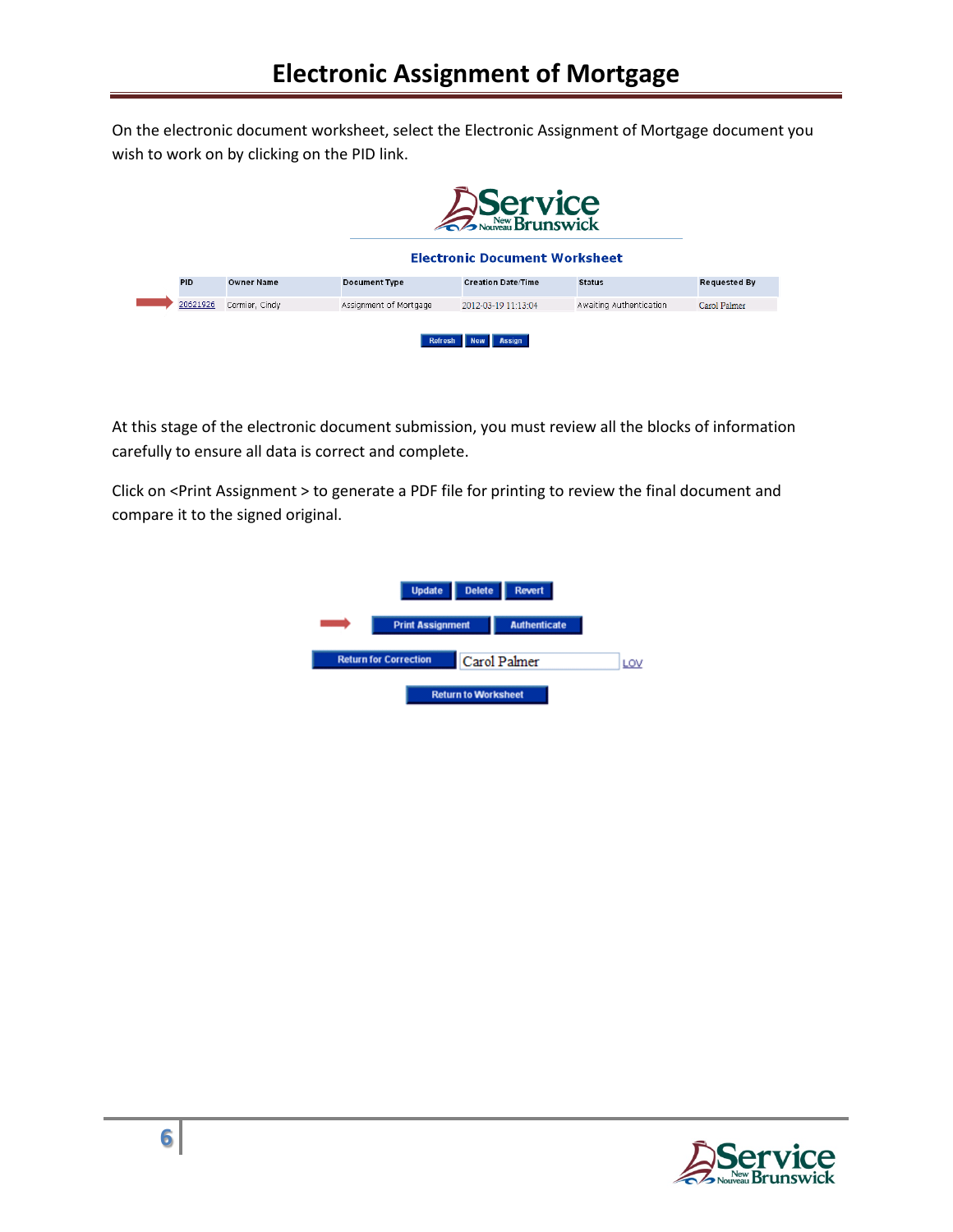|                   |                                                                                                  | Page 1<br><b>of</b><br>.1<br>Assignment Reference Number: Mtge RBC-09891                                   |
|-------------------|--------------------------------------------------------------------------------------------------|------------------------------------------------------------------------------------------------------------|
|                   |                                                                                                  | Form 23                                                                                                    |
|                   |                                                                                                  | <b>ASSIGNMENT</b>                                                                                          |
|                   |                                                                                                  | Land Titles Act, S.N.B. 1981, c.L. 1.1, s.29, 31,43                                                        |
|                   | Parcel Identifier: 20621926                                                                      |                                                                                                            |
| <b>Assignor:</b>  | Royal Bank of Canada<br>230 Main ST<br><b>Bathurst NB</b><br><b>E2A 1A8</b>                      |                                                                                                            |
| Assignee:         | <b>Bank of Montreal</b><br>201 Main ST<br><b>Bathurst NB</b><br>E <sub>2</sub> A 1A <sub>9</sub> |                                                                                                            |
|                   | Type of Instrument Assigned: Mortgage                                                            |                                                                                                            |
|                   | <b>Registration Particulars of Instrument Assigned</b>                                           |                                                                                                            |
|                   | Mortgage Number: 25701567                                                                        |                                                                                                            |
|                   |                                                                                                  |                                                                                                            |
| specified parcel. |                                                                                                  | The assignor assigns to the assignee the specified instrument registered against the                       |
| Date: 2012-03-19  |                                                                                                  | Assignor:                                                                                                  |
| <b>Timothy Li</b> |                                                                                                  | Royal Bank of Canada<br>Melanie Back, Senior Operations officer,<br>Attorney<br>POA # 20835261, Gloucester |
| <b>Timothy Li</b> |                                                                                                  | Royal Bank of Canada<br>Donna Smith, Senior Operations officer,<br>Attorney<br>POA # 20835261, Gloucester  |
| <b>Witness:</b>   |                                                                                                  | <b>Assignee:</b>                                                                                           |
| C. Savoie         |                                                                                                  | Banque de Montréal<br>Anthony Thibault, Attorney                                                           |

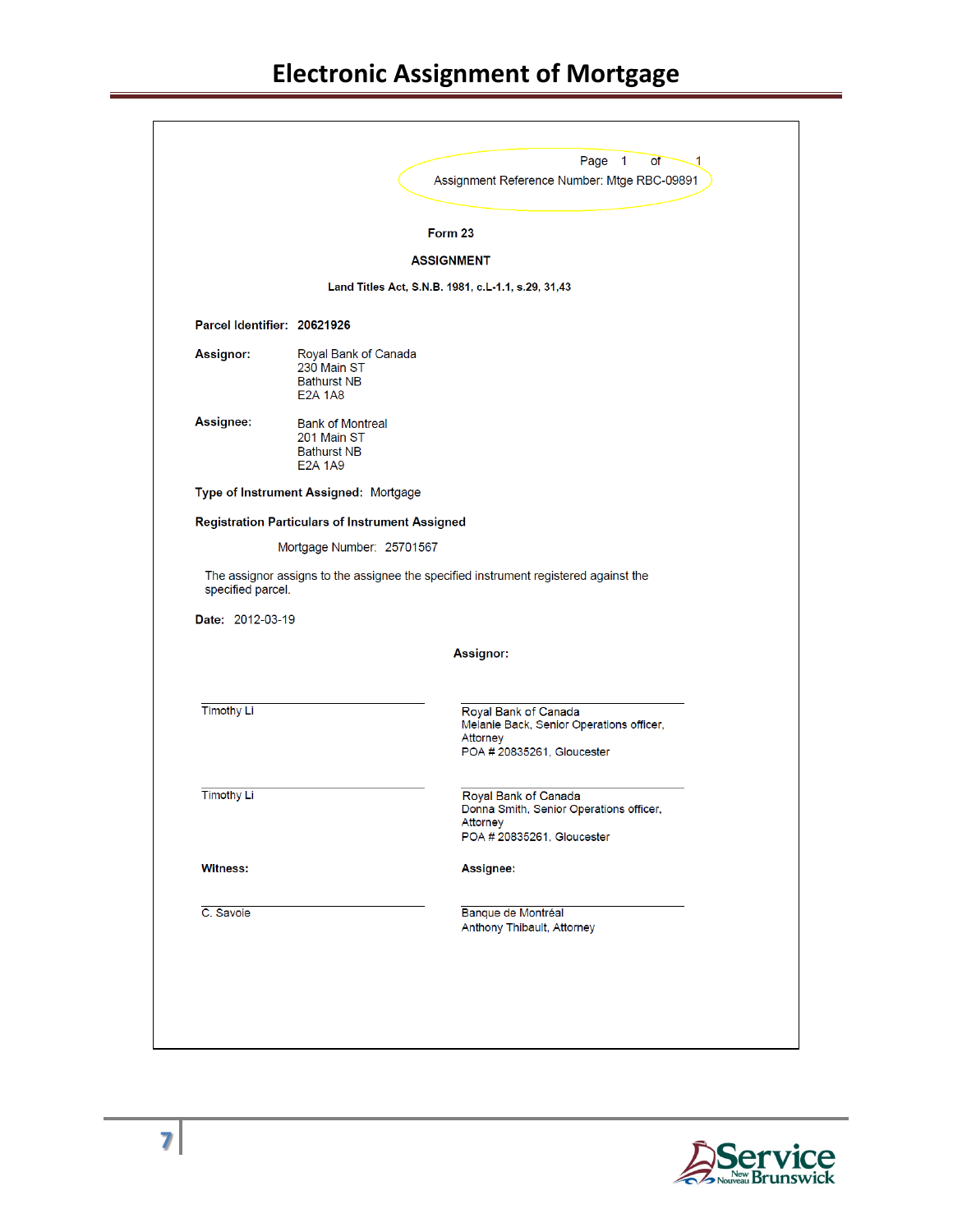When all data verification has been completed and you are satisfied that the electronic document is accurate and complete, set the certification check box to <Yes>. Click <Authenticate>.

|                                                                                                                                                           | <b>Authentication</b>                            |              |                                                                                                                                                                                                                                                                                                                                                                                                                                                                                 |                                      |                                                   |             |      |      |
|-----------------------------------------------------------------------------------------------------------------------------------------------------------|--------------------------------------------------|--------------|---------------------------------------------------------------------------------------------------------------------------------------------------------------------------------------------------------------------------------------------------------------------------------------------------------------------------------------------------------------------------------------------------------------------------------------------------------------------------------|--------------------------------------|---------------------------------------------------|-------------|------|------|
| Date (vvvv-mm-dd):                                                                                                                                        | 2012-03-19                                       |              |                                                                                                                                                                                                                                                                                                                                                                                                                                                                                 |                                      |                                                   |             |      |      |
| Witness                                                                                                                                                   | <b>Assignor</b>                                  |              | Attorney/Officer                                                                                                                                                                                                                                                                                                                                                                                                                                                                |                                      | <b>Registration Particulars for POA</b><br>Number | <b>Book</b> |      | Year |
| Timothy Li                                                                                                                                                | Royal Bank of Canada                             |              | Melanie Back, Senior O                                                                                                                                                                                                                                                                                                                                                                                                                                                          | County<br>Gloucester<br>$\checkmark$ | 20835261                                          |             | Page |      |
| Timothy Li                                                                                                                                                | Royal Bank of Canada                             |              | Donna Smith, Senior Op Gloucester                                                                                                                                                                                                                                                                                                                                                                                                                                               | $\checkmark$                         | 20835261                                          |             |      |      |
| Witness<br>Assignee                                                                                                                                       |                                                  |              | Attorney/Officer                                                                                                                                                                                                                                                                                                                                                                                                                                                                |                                      | <b>Registration Particulars for POA</b>           |             |      |      |
|                                                                                                                                                           |                                                  |              |                                                                                                                                                                                                                                                                                                                                                                                                                                                                                 | County                               | Number                                            | <b>Book</b> | Page | Year |
| C. Savoie                                                                                                                                                 | <b>Bank of Montreal</b>                          |              | Anthony Thibault, Attorni                                                                                                                                                                                                                                                                                                                                                                                                                                                       | $\checkmark$                         |                                                   |             |      |      |
|                                                                                                                                                           | <b>Bank of Montreal</b>                          |              |                                                                                                                                                                                                                                                                                                                                                                                                                                                                                 | $\ddotmark$                          |                                                   |             |      |      |
| <b>Marital Property</b>                                                                                                                                   |                                                  | Yes $\nabla$ | No <sub>1</sub>                                                                                                                                                                                                                                                                                                                                                                                                                                                                 |                                      |                                                   |             |      |      |
|                                                                                                                                                           | Affidavit/Declaration of Marital Status Executed | Yes $\nabla$ | $N_0 \Box$                                                                                                                                                                                                                                                                                                                                                                                                                                                                      |                                      |                                                   |             |      |      |
| Certification                                                                                                                                             |                                                  | Yes $\Box$   | I hereby certify that I have in my possession an instrument<br>No $\nabla$<br>designated for electronic submission by regulation under the Land<br>Titles Act, in prescribed form and in paper format that has been to<br>the best of my knowledge and belief, duly executed and witnessed,<br>accompanied by the appropriate proof of execution, and this<br>electronic instrument contains every material provision and<br>particular contained in the said paper instrument. |                                      |                                                   |             |      |      |
| <b>Update</b><br><b>Delete</b><br><b>Revert</b><br><b>Print Assignment</b><br><b>Authenticate</b><br><b>Return for Correction</b><br>Dylan LeBlanc<br>LOV |                                                  |              |                                                                                                                                                                                                                                                                                                                                                                                                                                                                                 |                                      |                                                   |             |      |      |
|                                                                                                                                                           |                                                  |              | <b>Return to Worksheet</b>                                                                                                                                                                                                                                                                                                                                                                                                                                                      |                                      |                                                   |             |      |      |

The document is now ready to be submitted. Click on <Submit for Registration>.



A popup window will ask you to validate this choice. Click <OK>.

| You have requested to submit this document for Registration. Are you sure you wish to do this? |
|------------------------------------------------------------------------------------------------|
|                                                                                                |

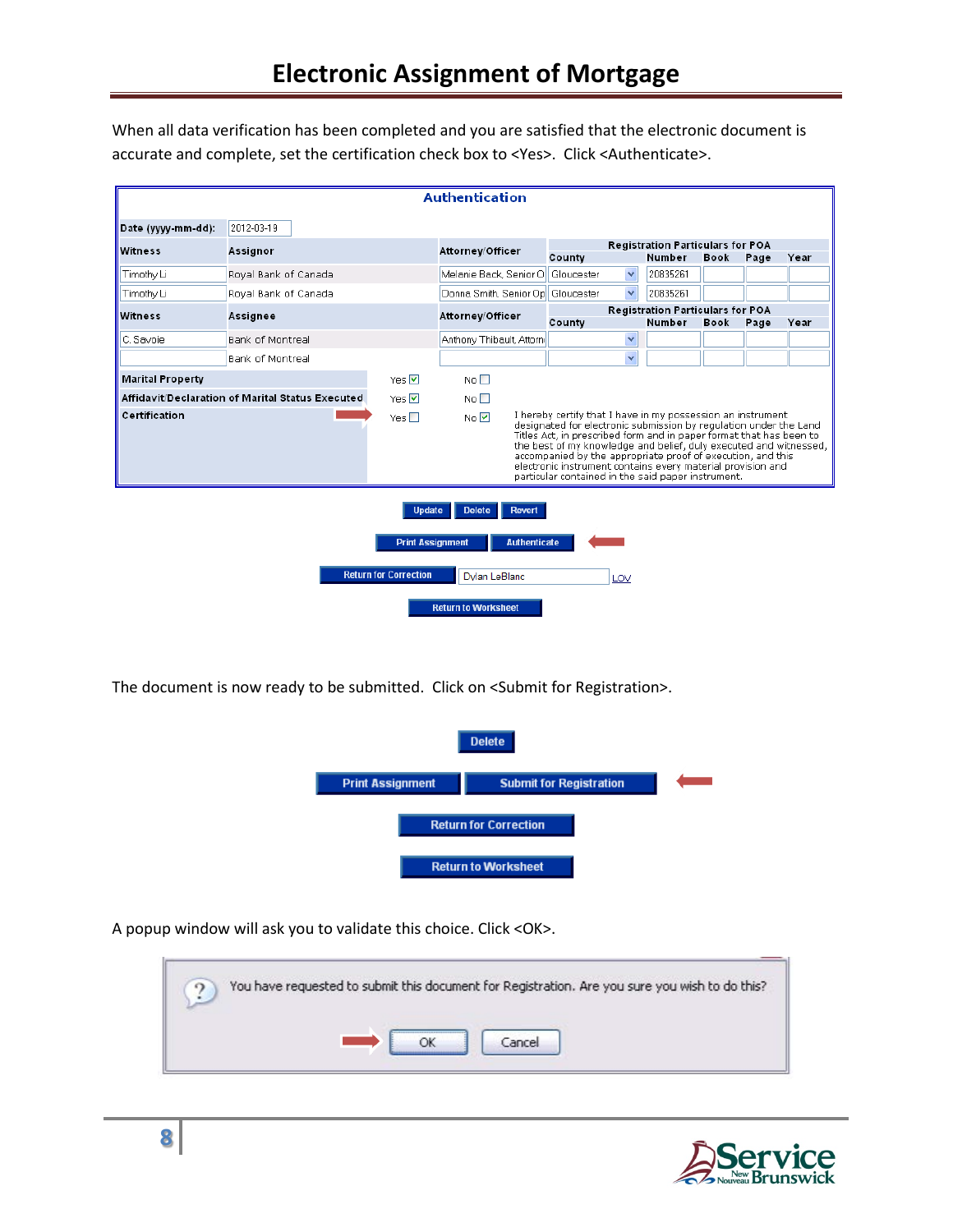You will then see the following screen displaying the registration costs. Click <OK> when ready. These charges will be debited via the Electronic Funds transfer upon successful registration.

# **Electronic Document Confirmation Assignment of Mortgage**

PID(s): 20621926

The cost of this registration is  $$75.00$ Are you sure you want to submit this electronic document for registration?

> I hereby certify that I am authorized to submit this electronic instrument for registration.



Take note of the registration number, date and time.

## **Electronic Document Submission**

# **Assignment of Mortgage**

# **Success!**

Your Assignment of Mortgage has been successfully submitted and is IN PROCESS at SNB.

Document Number: 12487865  $PID(s):$ 20621926 Date/Time: 2012-03-21 12:51:36

# Click Here to Return to Worksheet.

On registration of the Assignment of Mortgage, a Certificate of Registered Ownership (CRO) is sent to the ESUB Lawyer Submitter.